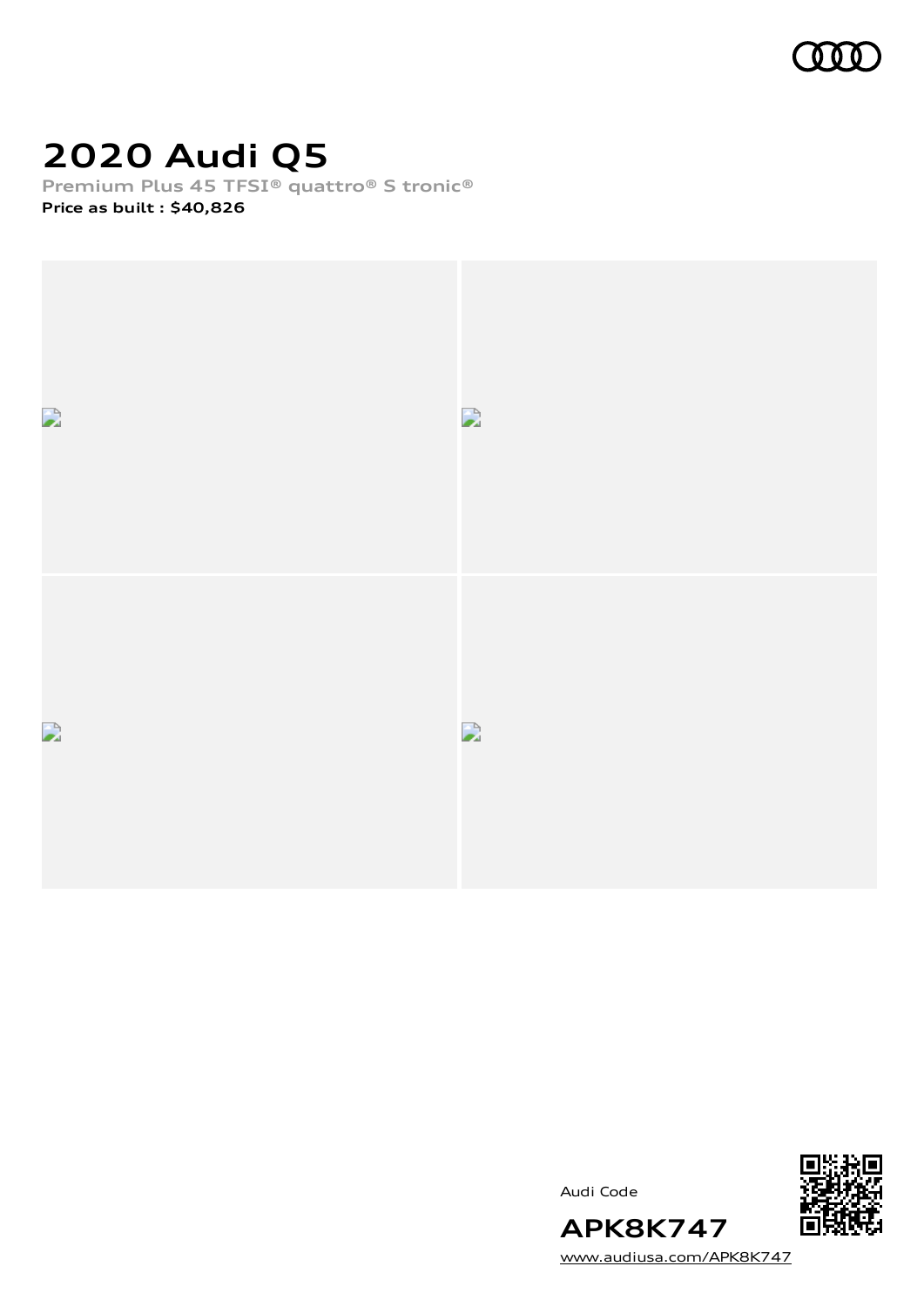#### **Audi 2020 Audi Q5** Premium Plus 45 TFSI® quattro® S tronic®

**Price as buil[t](#page-8-0)** \$40,826

#### **Exterior colour**

Brilliant Black

D

#### **Further Information**

|                 | No           |
|-----------------|--------------|
| Mileage         | 41,212 miles |
| Type of vehicle | Used car     |

**Warranty**

#### **Interior colour**

| Seats     | Nougat Brown |
|-----------|--------------|
| Dashboard | Black        |
| Carpet    | Black        |
| Headliner | Black        |

#### **Audi Code** APK8K747

**Your configuration on www.audiusa.com** [www.audiusa.com/APK8K747](https://www.audiusa.com/APK8K747)

**Commission number** f44268a50a0e09b0721d

### **Technical Specifications**

Engine type 2.0-liter four-cylinder Displacement/Bore and 1,984/82.5 x 92.8 cc/mm stroke Torque 273 lb-ft@rpm Top track speed 130 mph mph Acceleration (0 - 60 mph) 5.9 seconds seconds Recommended fuel Premium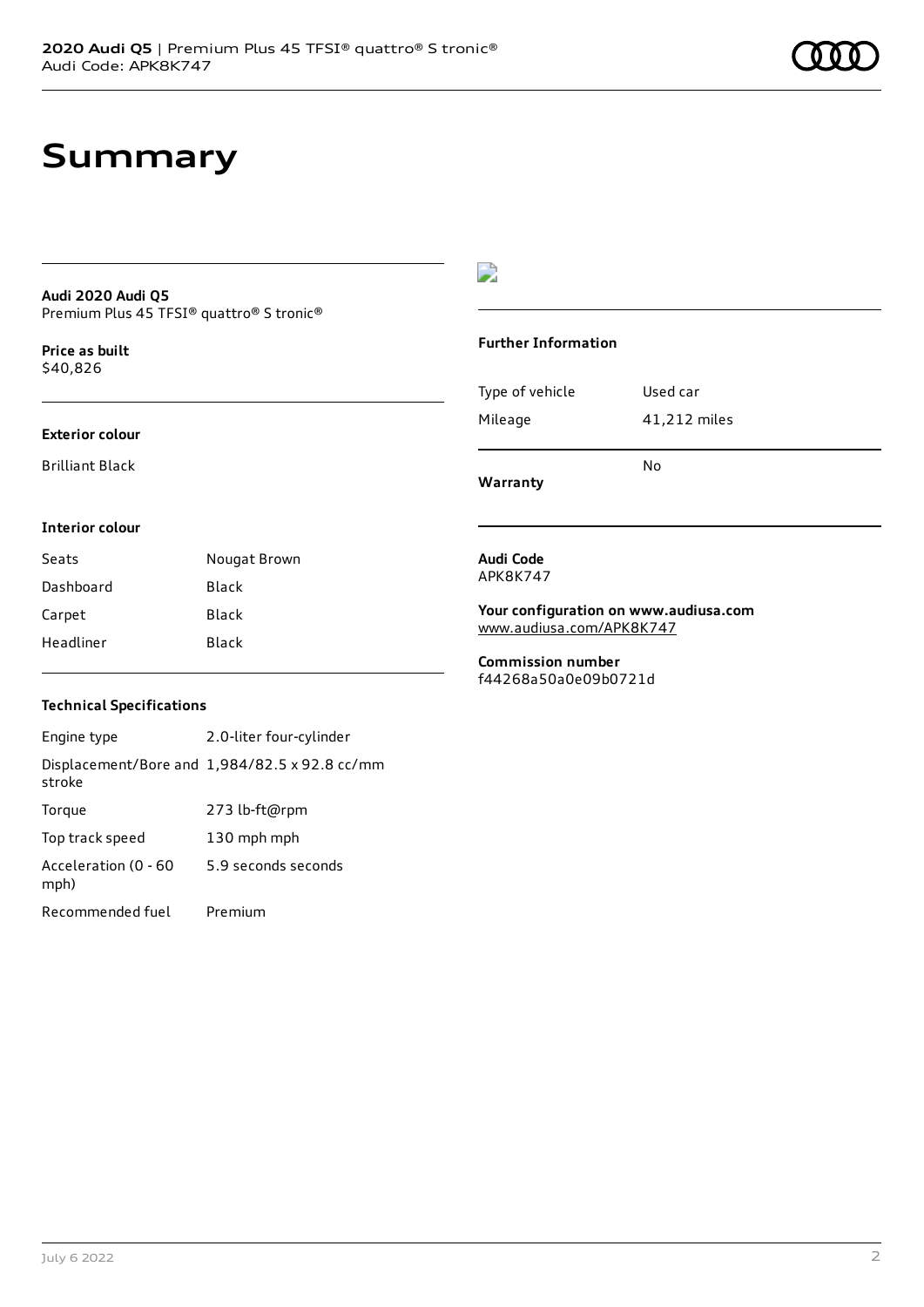

# **Standard features**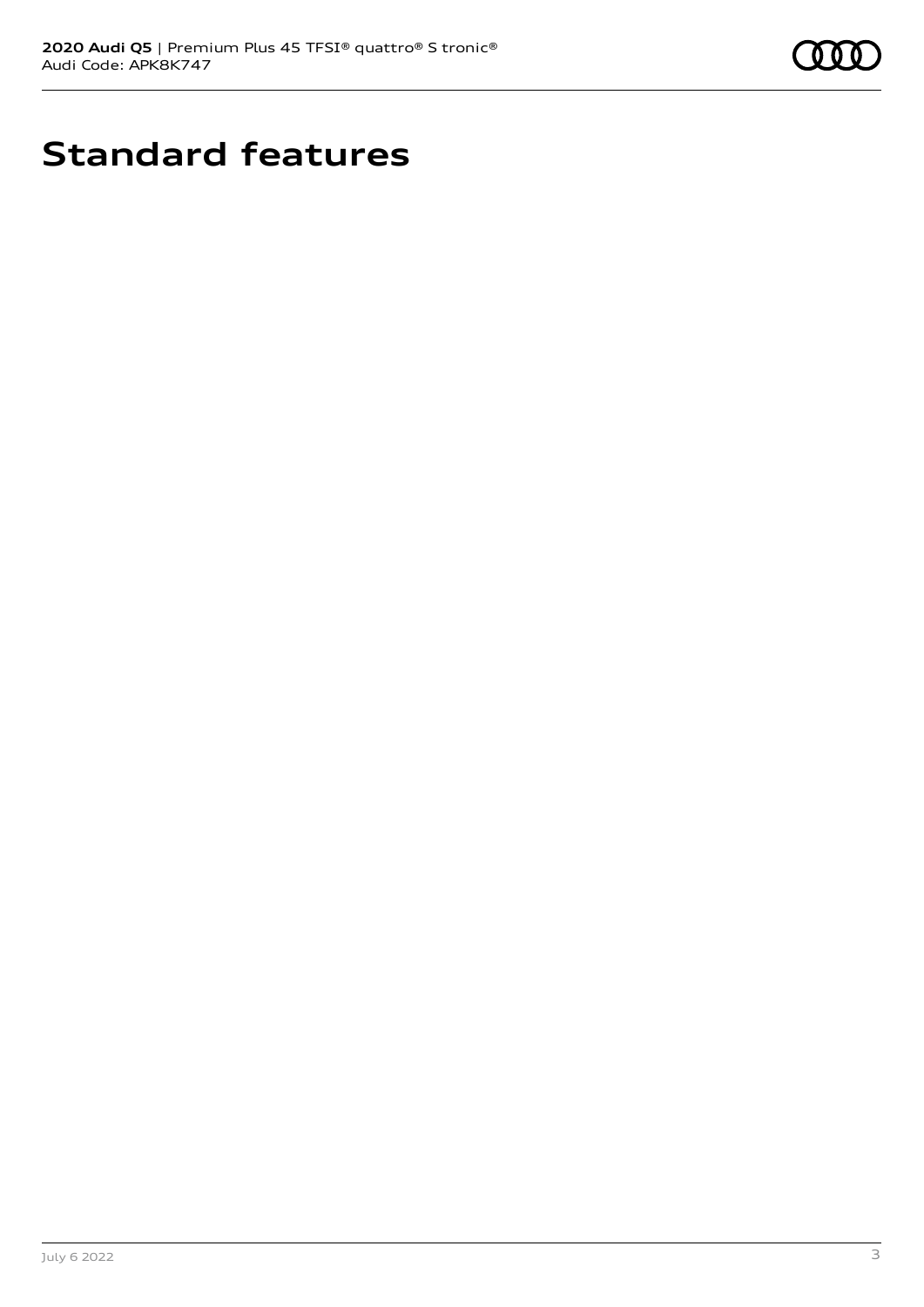### **Dealer remarks**

Brilliant Black SUV with Quattro AWD, a 7-Speed Automatic S tronic transmission and the 2.0L TFSI engine. One owner / zero accident CARFAX.

Audi Certified pre-owned Details:

\* Includes 24/7 Roadside Assistance emergency towing, collision, jump start, flat tire change, emergency fuel service, lock-out service, extrication service, Audi assist, CARFAX Vehicle History Report and SiriusXM satellite radio complimentary 90 day subscription. If Audi New Vehicle Limited Warranty (NVLW) coverage remains at time of CPO purchase, CPO Limited Warranty Coverage commences upon expiration of NVLW and continues until 5 years from vehicle's original in-service date with no mileage limitation. If NVLW coverage has expired at time of CPO purchase, CPO Limited Warranty coverage commences at time of purchase and continues for 12 months with no mileage limitation. Limited warranty is transferable between private parties.

- \* Roadside Assistance
- \* Warranty Deductible: \$0
- \* Transferable Warranty
- \* Vehicle History
- \* 300+ Point Inspection

\* Limited Warranty: 12 Month/Unlimited Mile beginning after new car warranty expires or from certified purchase date

Equipment includes navigation, MP3 CD, AUX, USB, Bluetooth, SiriusXM, driver info center, cruise control, compass, power lift gate, keyless ignition, universal garage opener, side airbags, Audi presense and Audi side assist.

Other features consist of leather interior, rear folding seats, dual power heated / cooled seats, memory drivers seat, 3-zone climate control, rear-view camera, front and rear parking sensors, HID headlights, moon roof, 20inch alloy wheels,

The vehicle shopping experience should be as easy, fun and exciting as owning a car. That's why we created Buy Happy. It is our promise to change the way you buy and own a car. As part of our Buy Happy Promise this Buy Happy vehicle includes :

\*Our Best Price First, Pure and Simple.

\*The Buy Happy Safety Net 30 day exchange policy.

\*Buy Happy $\hat{A}^{\circledast}$  Rewards that can be banked for future use.

Additionally, every Buy Happy® pre-owned vehicle undergoes a thorough vehicle inspection and is reconditioned to our Buy Happy $\hat{A}^{\circledast}$  standard. We place a copy of the inspection on the window of every car on the lot so you get extra peace of mind purchasing a pre-owned vehicle from Morrie's.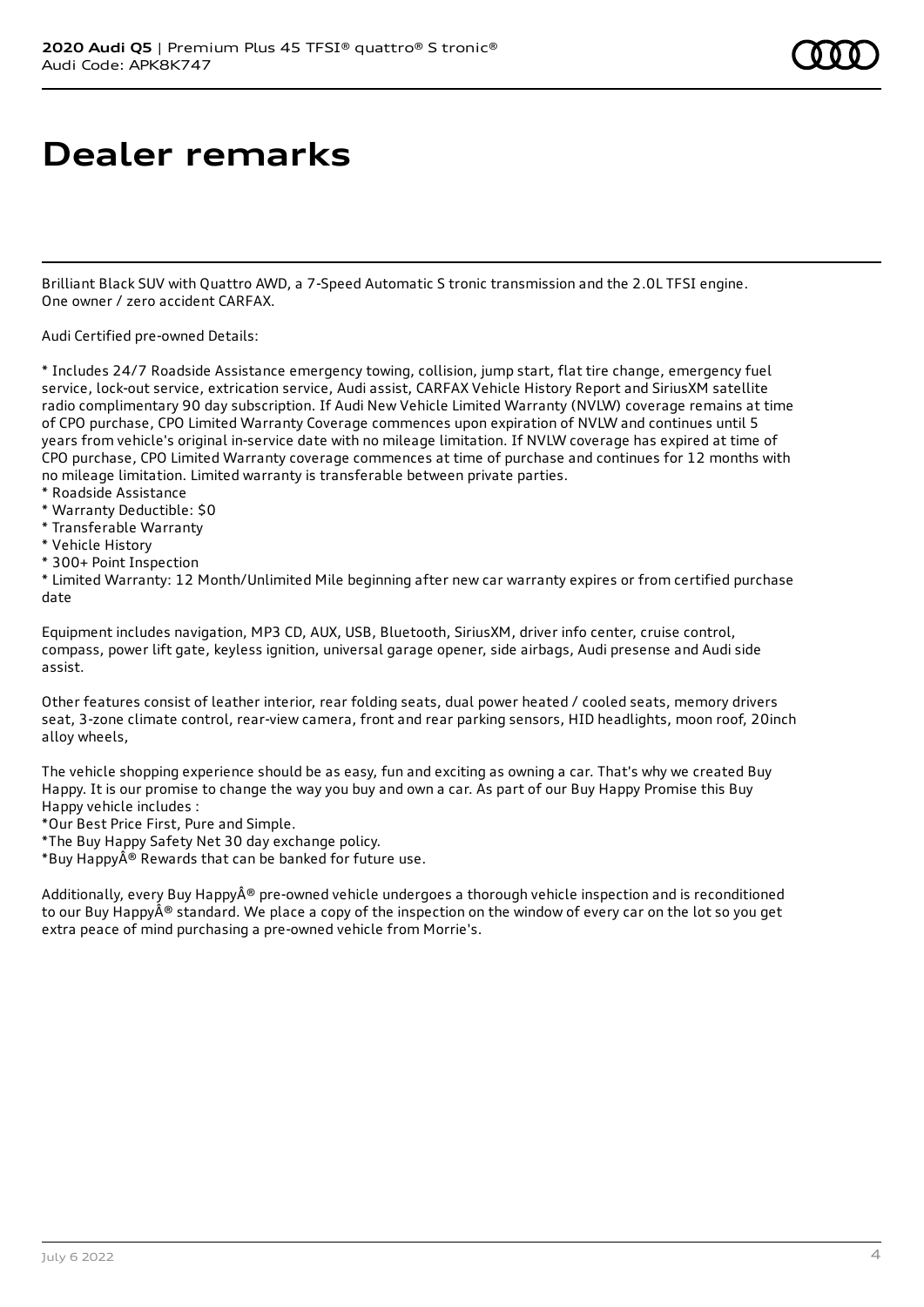## **Technical Specifications**

technology Transmission Seven-speed S tronic® dual-clutch

automatic transmission

### **Engineering | Performance**

| Engine type                                 | 2.0-liter four-cylinder                                      | Steering type                              | Electromechanical power steering                                     |
|---------------------------------------------|--------------------------------------------------------------|--------------------------------------------|----------------------------------------------------------------------|
| Power Level                                 | 45                                                           |                                            | system                                                               |
| Displacement                                | 2.0 l                                                        | Turning diameter, curb- 38.4 ft<br>to-curb |                                                                      |
| Max. output ps/hp                           | 248 @ rpm                                                    | Steering ratio                             | 15.8:1                                                               |
| Towing capacity                             | 4,400-lb lb                                                  |                                            |                                                                      |
| Torque                                      | 273 lb-ft@rpm                                                | Suspension                                 |                                                                      |
| Valvetrain                                  | 16-valve DOHC with Audi valvelift<br>system                  | Front axle                                 | Five-link front suspension                                           |
| Acceleration (0 - 60<br>mph)                | 5.9 seconds seconds                                          | Rear axle                                  | Five-link rear suspension                                            |
| Engine block                                | Cast-iron                                                    |                                            |                                                                      |
| Induction/fuel injection Turbocharged/TFSI® |                                                              | <b>Brakes</b>                              |                                                                      |
| Cylinder head                               | Aluminum-alloy                                               | Front brakes                               | 13.3 (ventilated disc) in                                            |
| stroke                                      | Displacement/Bore and 1,984/82.5 x 92.8 cc/mm                | Rear brakes                                | 13.0 (ventilated disc) in                                            |
| Top track speed                             | 130 mph mph                                                  | <b>Body</b>                                |                                                                      |
| <b>Electrical system</b>                    |                                                              | Material                                   | Multi-material body construction<br>(steel and aluminum composition) |
| Alternator                                  | 110-150 A                                                    |                                            |                                                                      |
| <b>Battery</b>                              | 420 A/75 Ah                                                  | <b>Warranty   Maintenance</b>              |                                                                      |
| <b>Transmission   Drivetrain</b>            |                                                              | Warranty                                   | 4-year/50,000-mile Audi New<br>Vehicle Limited Warranty              |
| Drivetrain type                             | quattro <sup>®</sup> all-wheel drive with ultra <sup>®</sup> |                                            |                                                                      |

**Steering**

### **(1/2)**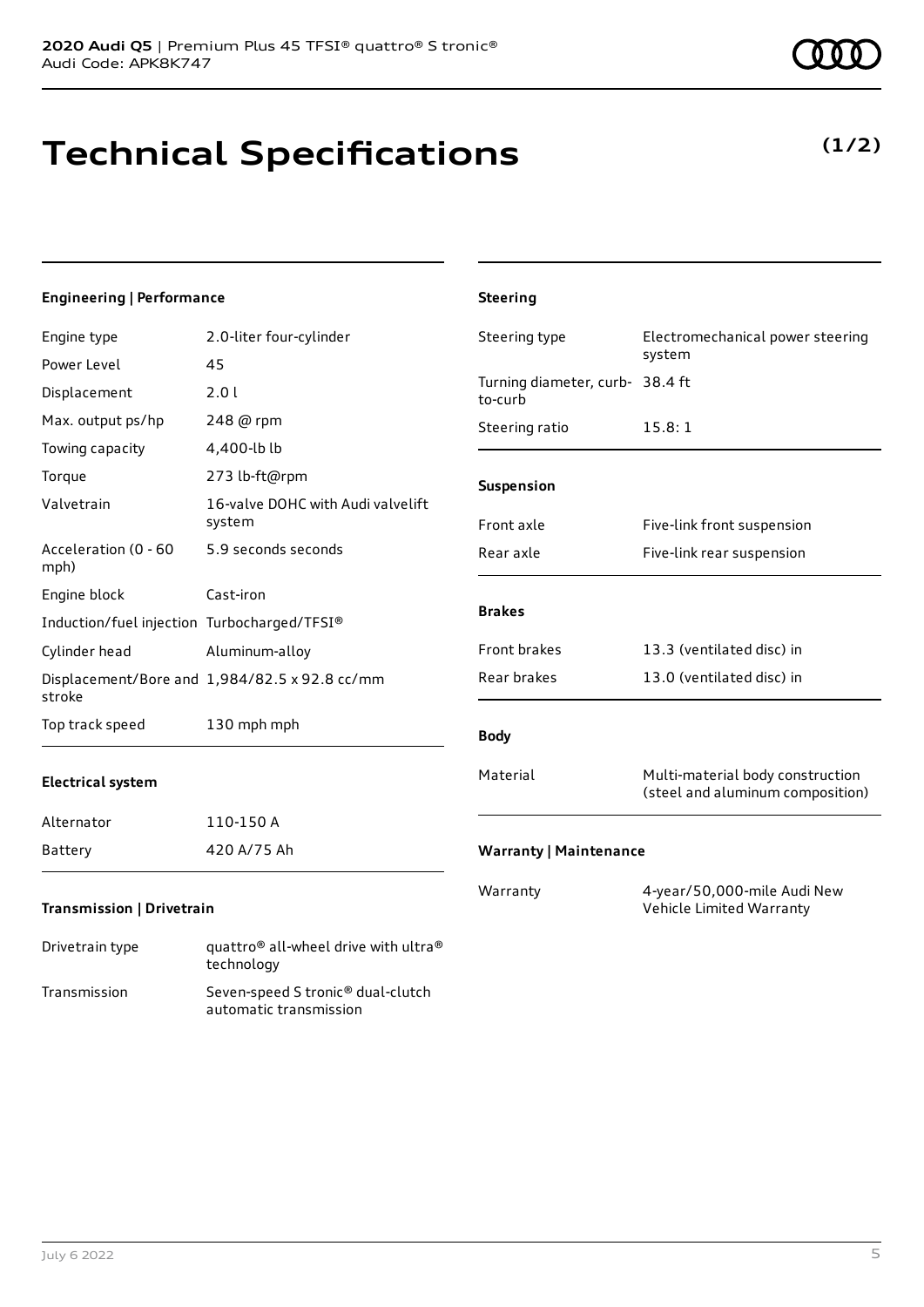### **Technical Specifications**

### **Exterior Measurements**

| Height                           | 65.3 in    |
|----------------------------------|------------|
| Overall width without<br>mirrors | 74.5 in    |
| Length                           | 183.6 in   |
| Wheelbase                        | $111.0$ in |
| Drag coefficient                 | 0.32 Cw    |
| Overall width with<br>mirrors    | 84.3 in    |
| Track rear                       | 63.3 in    |
| Track front                      | 63.6 in    |
| Curb weight                      | 4045 lb    |
| Ground clearance,<br>loaded      | 8.2 in     |

#### **Interior measurements**

| Seating capacity                          | 5                      |
|-------------------------------------------|------------------------|
| Shoulder room, rear                       | 56.5 in                |
| Head room with front<br>sunroof           | 40.2 in                |
| Leg room, rear                            | 37.8 in                |
| Shoulder room, front                      | 57.7 in                |
| Head room with rear<br>sunroof            | 37.7 in                |
| Head room, rear                           | 39.3 in                |
| Leg room, front                           | 41.0 in                |
| Head room, front                          | 41.7 in                |
| Cargo volume, rear<br>seatbacks up/folded | 25.1/53.1 cu ft, cu ft |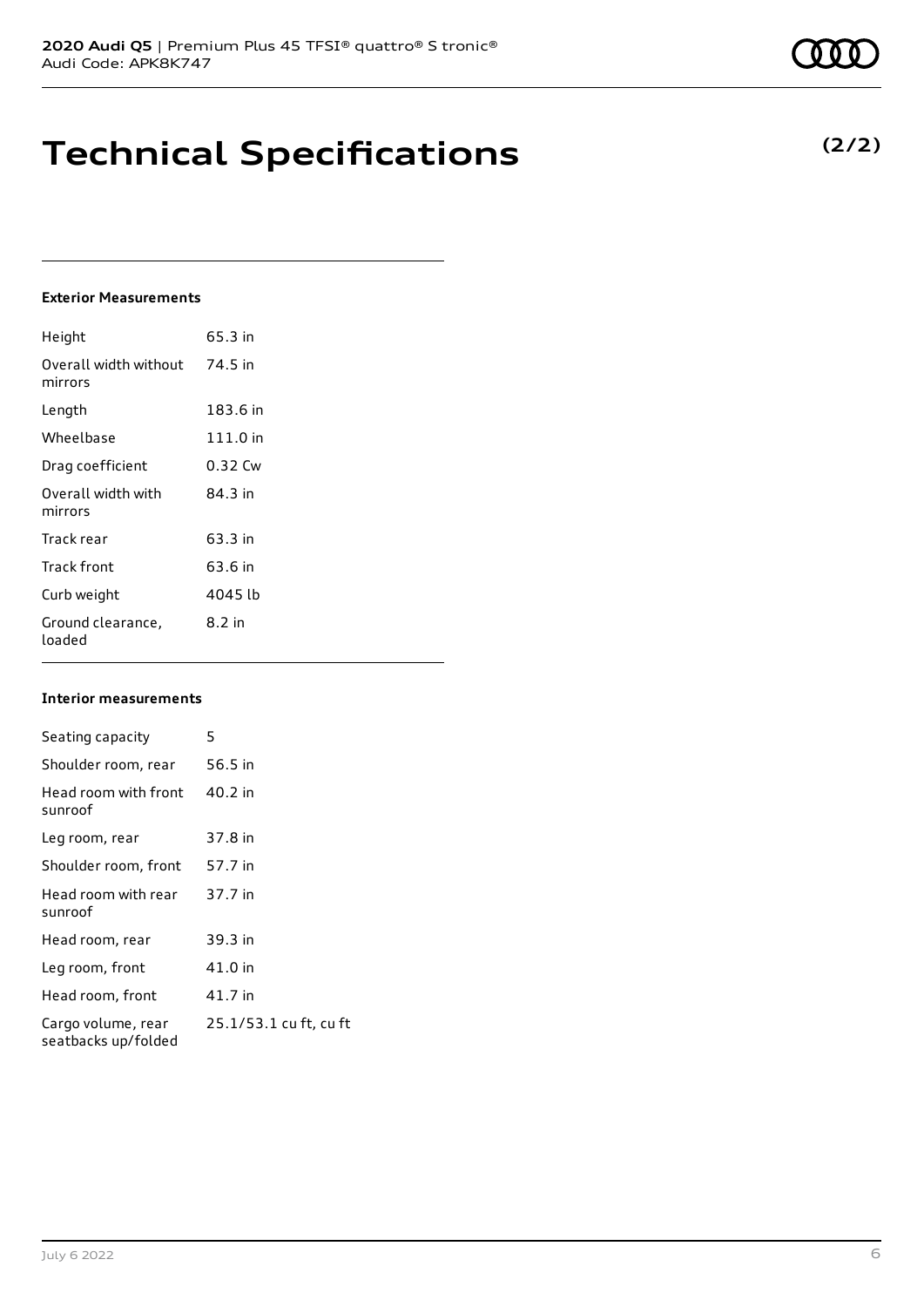### **Consumption- and emission**

**Consumption by NEDC**

combined 24 mpg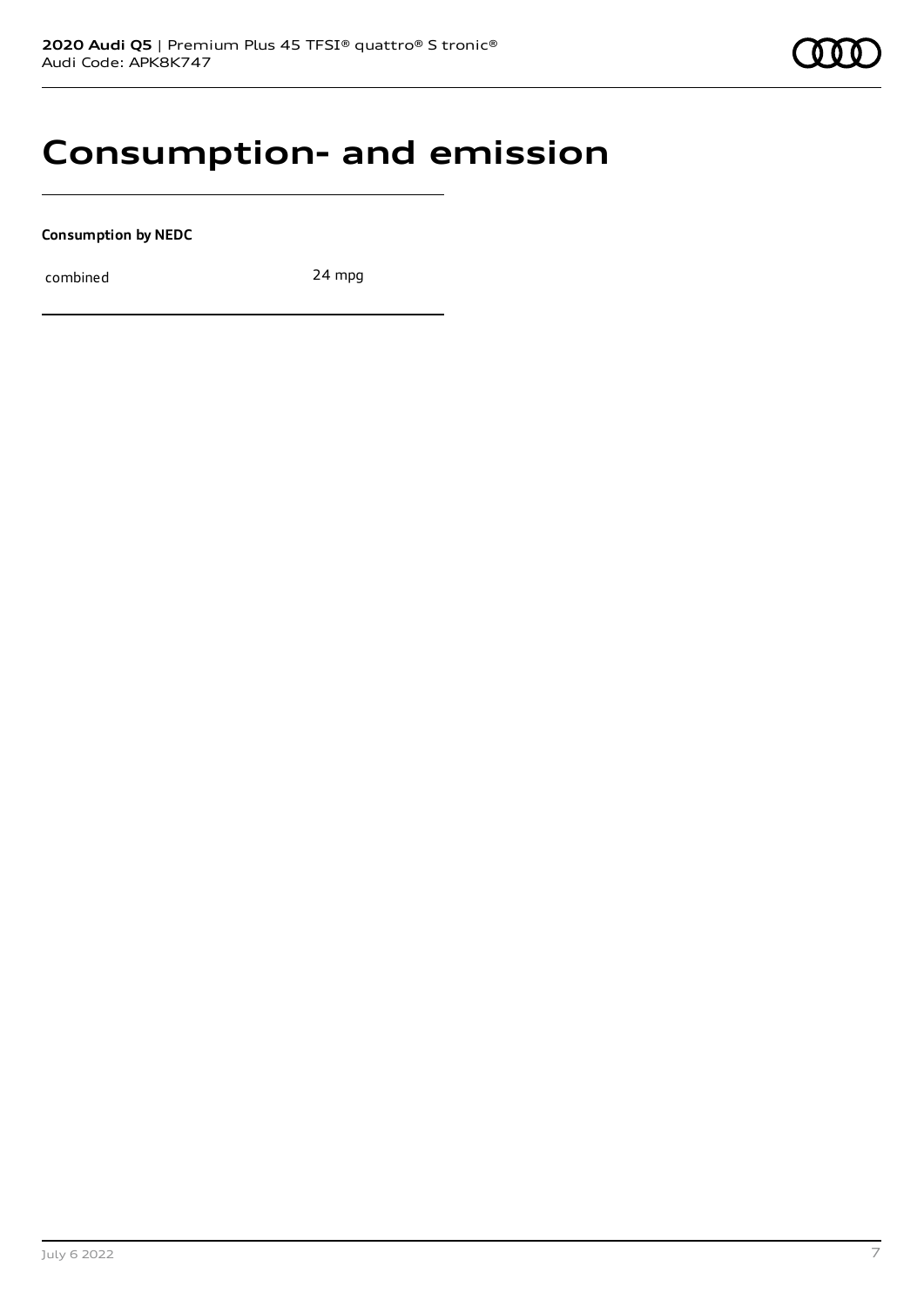### **Contact**

Dealer **Audi La Crosse**

700 Monitor St 54603 La Crosse WI

Phone: 6087828808 FAX: 6087828868

www: [https://www.audilacrosse.com](https://www.audilacrosse.com/)